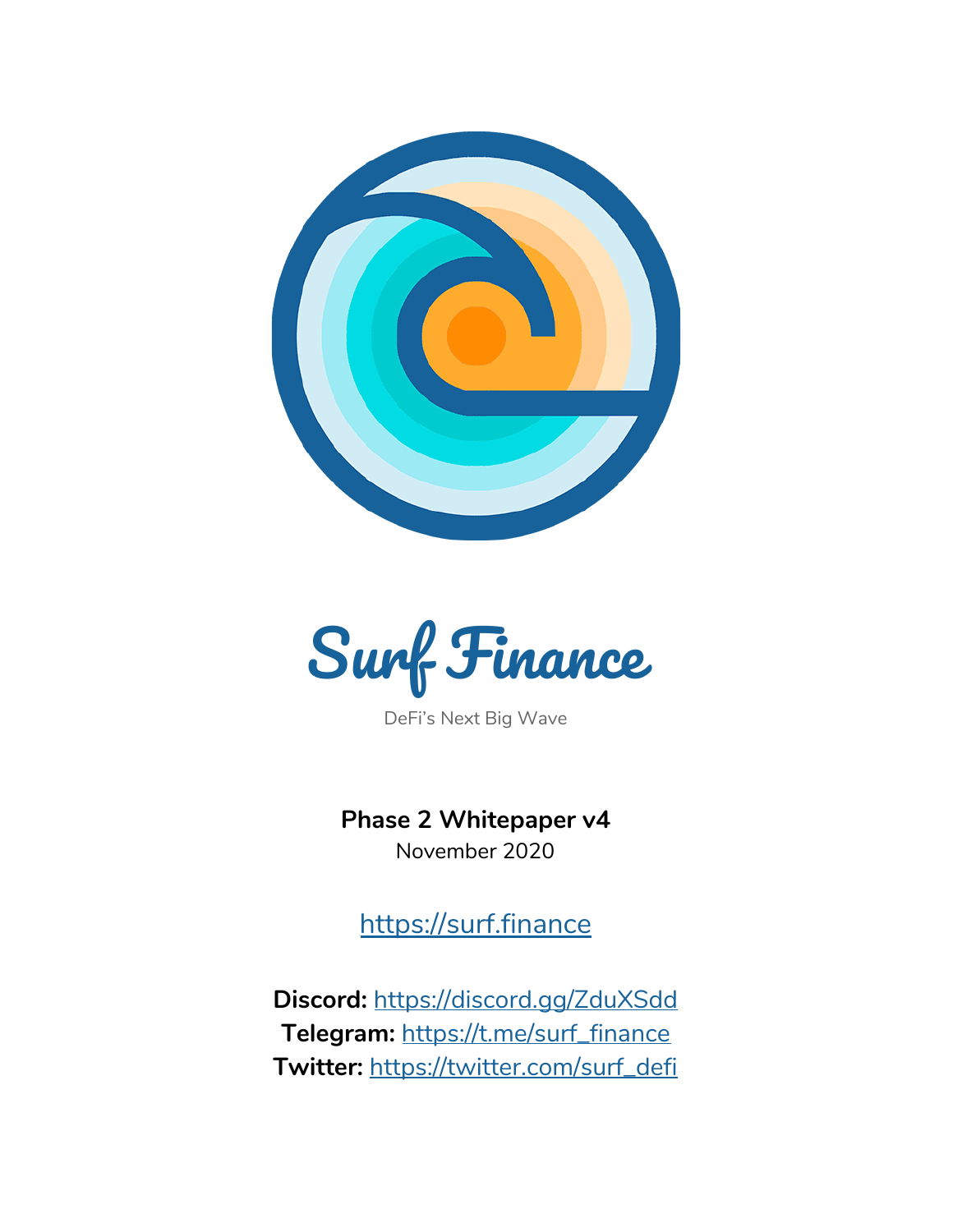## **Introduction**

Most of the recent DeFi projects have been totally unsustainable "yield farming" or "liquidity mining" dapps that essentially memed their way to the top before crashing spectacularly. These projects were destined to fail because they didn't reward long-term holders, and they freely gave away most of their tokens to whales that immediately dumped them as a thank you. In addition to having poor tokenomics, some of these projects were actually created by malicious teams that "rugged" by pulling liquidity or minting and then selling enough tokens to drain all of the liquidity on Uniswap. As you can see, it's getting pretty scary out there, but with your help, we can change that.

It's time to protect each other. It's time to stop investing in projects with unverified code, unaudited code, or an unfair distribution. It's time to raise our standards and demand projects that focus on transparency, community, and sustainability. **It's time to surf***.*



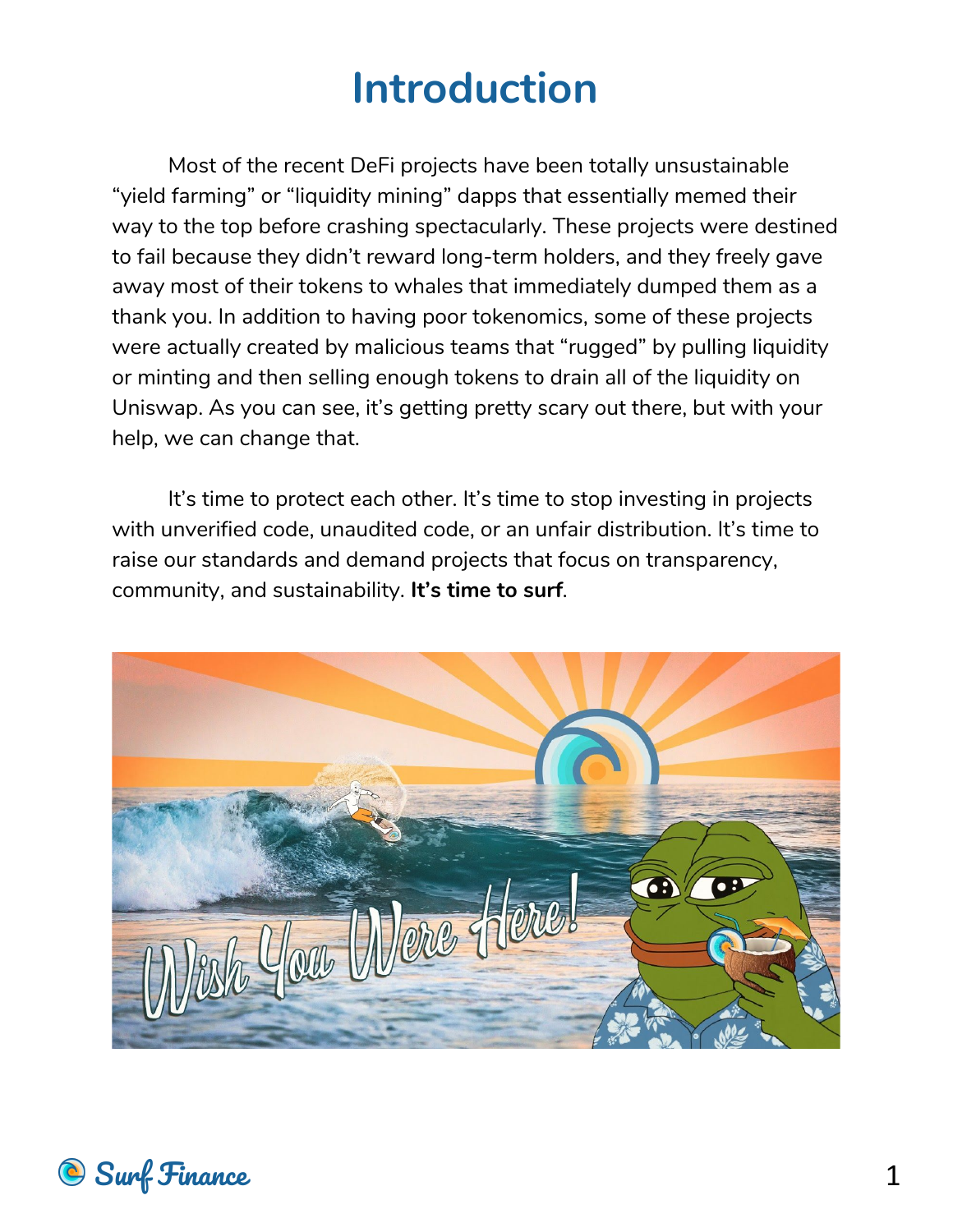# **Quick Facts**

- **Token Symbol:** SURF
- **Total Supply:** 10,000,000
- **Transfer Fee:** 1% (100% gets rewarded to **Whirlpool** stakers)
- **Passive Rewards:** The **Whirlpool** is a unique staking and rewards system that will be the heart of the ecosystem after farming ends
- **Fair Distribution Through Farming:** The entire SURF token supply was fairly distributed in October and November 2020 using a revolutionary fixed APY farming model that is already being cloned by other projects.
- **Governance:** The owner of the SURF contracts will not be the dev team, but a governance contract controlled by all SURF holders
- **Dev Fee:** The dev team does not get a direct cut of the SURF transfer fee, Whirlpool unstaking fee, or Whirlpool rewards. Members of the dev team had to farm or buy their SURF the same as every other participant during the farming phase.

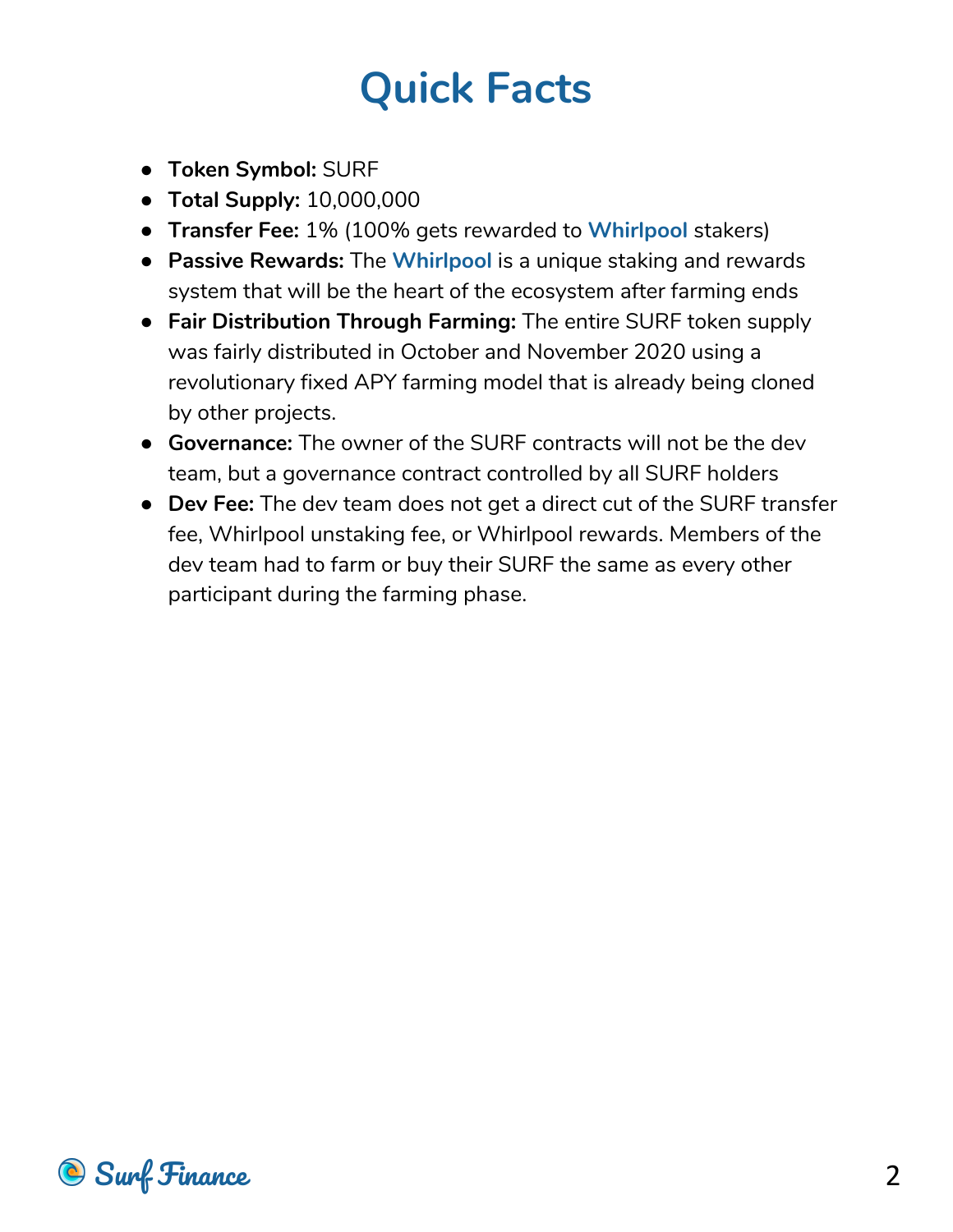## **Overview**

SURF.Finance is a financial experiment that aims to discover what happens when a transparent (and tubular) team fairly launches a governance token that is designed to reward long-term holders (aka hodlers). The project has two distinct phases, and is currently in Phase 2:

**Phase 1: Fair Distribution -** In October and November 2020, the entire 10 million token supply was fairly distributed during the farming phase to everyone that staked Uniswap LP (liquidity provider) tokens in one of SURF's beaches (our word for a farm pool). By using a fixed APY calculation, each beach minted less SURF per block as the price of SURF increased, and more SURF per block as the price decreased. The goal of the phase was to provide a strong foundation for Phase 2 by getting the majority of the SURF supply into the hands of hodlers, and it was a huge success! During the farming phase, the **Whirlpool** accrued over 2 million SURF to distribute to those staking ETH/SURF Uniswap LP tokens!

**Phase 2: Reward the Hodlers -** Phase 2 started the moment Phase 1 ended, when the max supply of 10 million SURF was hit. The fixed APY beaches closed, the **Whirlpool** activated, and all of its accrued SURF started getting paid out to those staking their ETH/SURF Uniswap LP tokens. Phase 2 also introduced the first of many projects launching within the SURF ecosystem that will continually pay dividends to everyone staked in the **Whirlpool**. As a fairly distributed governance token, SURF will be controlled by those that value it the most. All of the most impactful parameters in the protocol can be adjusted through successful governance proposals, ensuring that the community of SURF hodlers can continually experiment and improve it.

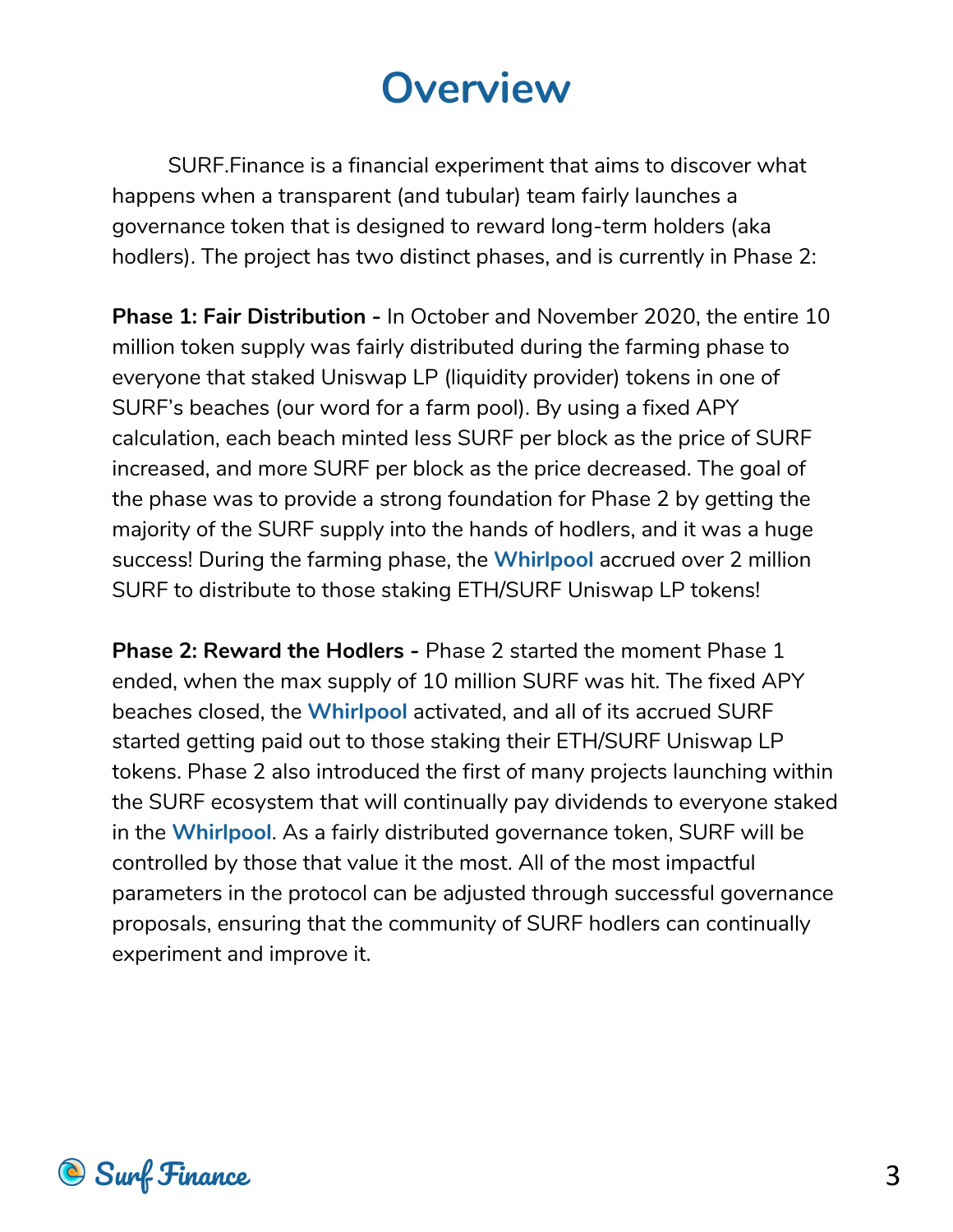## **Contracts**

There are two primary contracts that handle the core features of the SURF protocol (each explained in detail in the following pages), and two secondary contracts that handle creating, voting on, and executing governance proposals. All of these contracts can be reviewed from our public Github repo [https://github.com/SURF-Finance/contracts.](https://github.com/SURF-Finance/contracts)

### **Primary Contracts**

- **● SURF.sol:** SURF token contract (Modified ERC-20)
- **● Whirlpool.sol:** Long-term staking/rewards contract

### **Governance Contracts**

- **● Governor.sol:** Governance proposal contract (Lightly modified GovernorAlpha.sol from Compound)
- **● Timelock.sol:** Timelock contract that adds a delay to the execution of successful governance proposals (Lightly modified Timelock.sol from Compound)

### **Disclaimer**

The following pages contain an overview of the most important mechanics in each of SURF's primary contracts. We strongly recommend that you fully review the contracts to verify that our statements are accurate. SURF.Finance is a decentralized financial experiment that distributes a valueless governance token to those that want to participate. Never participate with more than you can afford to lose. Only trust the code.

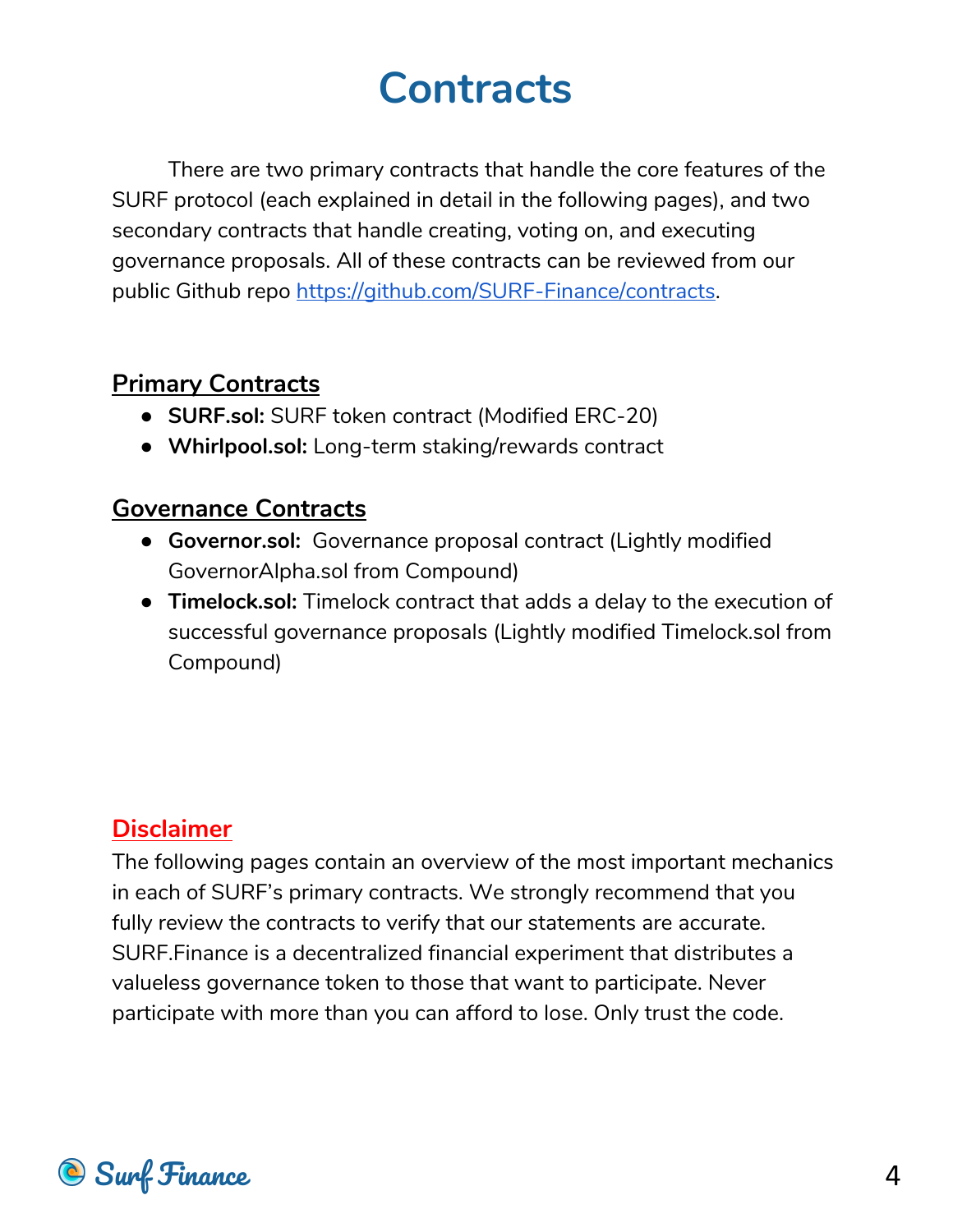# **SURF.sol**

This is the SURF governance token contract that inherits and makes modifications to the Open Zeppelin ERC-20 contract. Here are some of the most important features in the contract:

- Declares and enforces the max supply of 10,000,000 SURF
- Extracts a **1% fee** from every SURF transfer and rewards it to those staking ETH/SURF LP tokens in the **Whirlpool.** The fee is not taken from transfers involving the **Whirlpool** contract. SURF token holders can make governance proposals to change the amount of the fee, or whitelist other contracts from paying the fee.
- Implements and modifies the YAM governance model, which is based on the Compound governance model
- Stores all of the community-locked ETH/SURF LP tokens collected from the beach staking fee during the farming phase, as well as the **Whirlpool** unstaking fee. SURF holders can migrate the community-locked ETH/SURF LP tokens elsewhere in the future through a successful governance proposal.
- Implements **approveAndCall** and **transferAndCall** to make it easier for other projects to use SURF

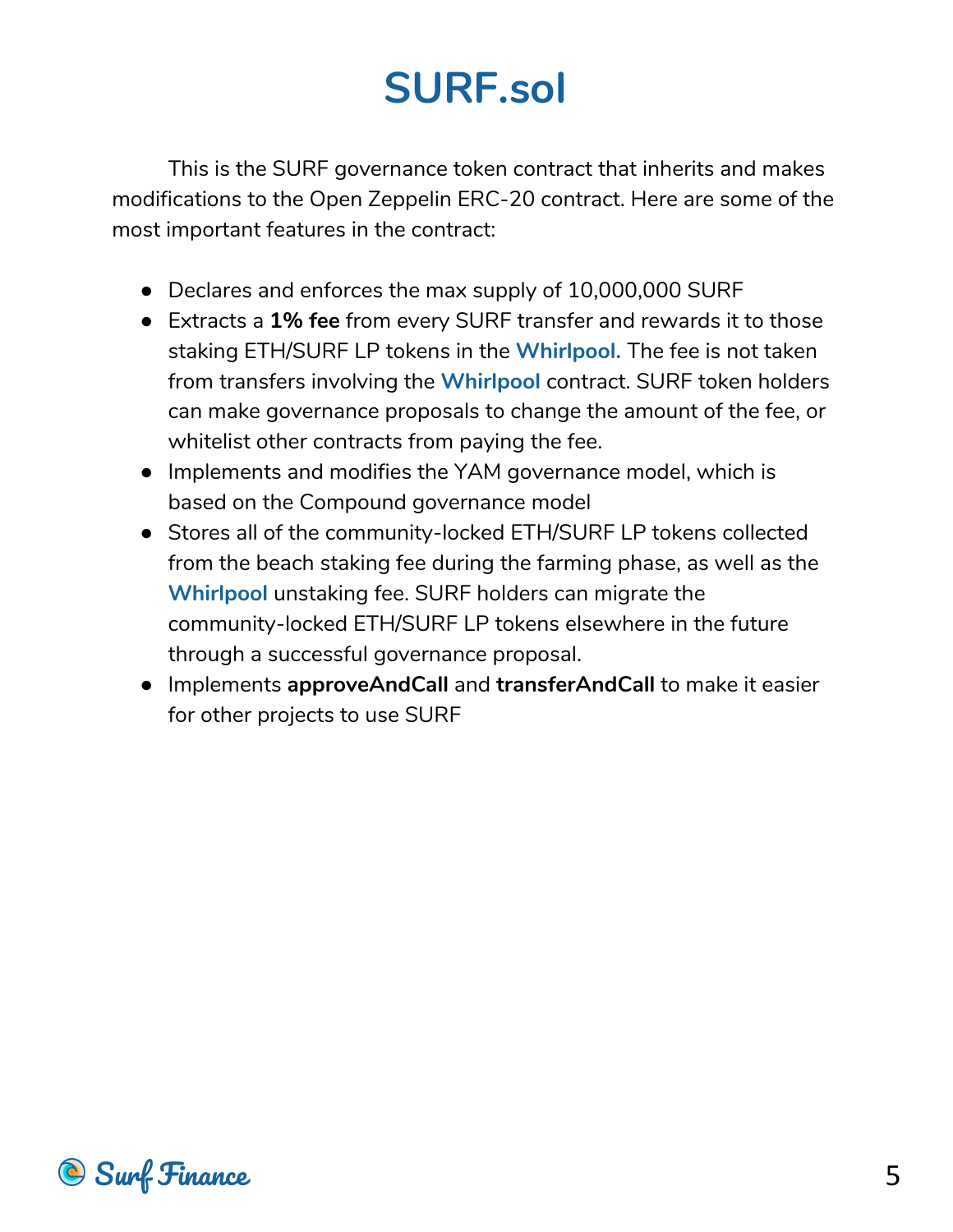# **Whirlpool.sol**

The **Whirlpool**'s primary function is to collect dividends from the other projects in the SURF ecosystem and distribute them along with the transfer fee, to everyone staking ETH/SURF LP tokens. Here are some of the most important features in the contract:

- At launch, the **Whirlpool** started accruing a mountain of SURF tokens received from the 1% transfer fee in the SURF token contract, and the secondary beach staking fee, but did not start distributing the tokens until the max supply was hit and it became **activated**
- When the **Whirlpool** was **activated**:
	- Users were able to stake ETH/SURF LP tokens to receive their proportional share of the pending SURF rewards
	- Any SURF the **Whirlpool** received **before** activation has been getting distributed over **100 days** (daily equal payouts of 1% of the total). The first payout was 48 hours after activation.
	- Any SURF the **Whirlpool** receives **after** activation is immediately distributed
- There is **no fee** to stake ETH/SURF LP tokens in the **Whirlpool**, but there is a **20% fee** to unstake them. The **Whirlpool** is the ultimate passive income machine and should only be staked in by those that plan to stay staked long-term. The unstaking fee directly benefits the health of the project by keeping incentives properly aligned
- The 20% unstaking fee is distributed as follows:
	- 75% of the fee will be sent to the SURF token contract, locked to the community
	- The other 25% of the fee is converted to SURF tokens and distributed to stakers
- Any other contract can pay dividends to the **Whirlpool** using the **addEthReward** function. **100%** of the ETH received is automatically and trustlessly used to buy SURF from Uniswap, which then gets rewarded to stakers.

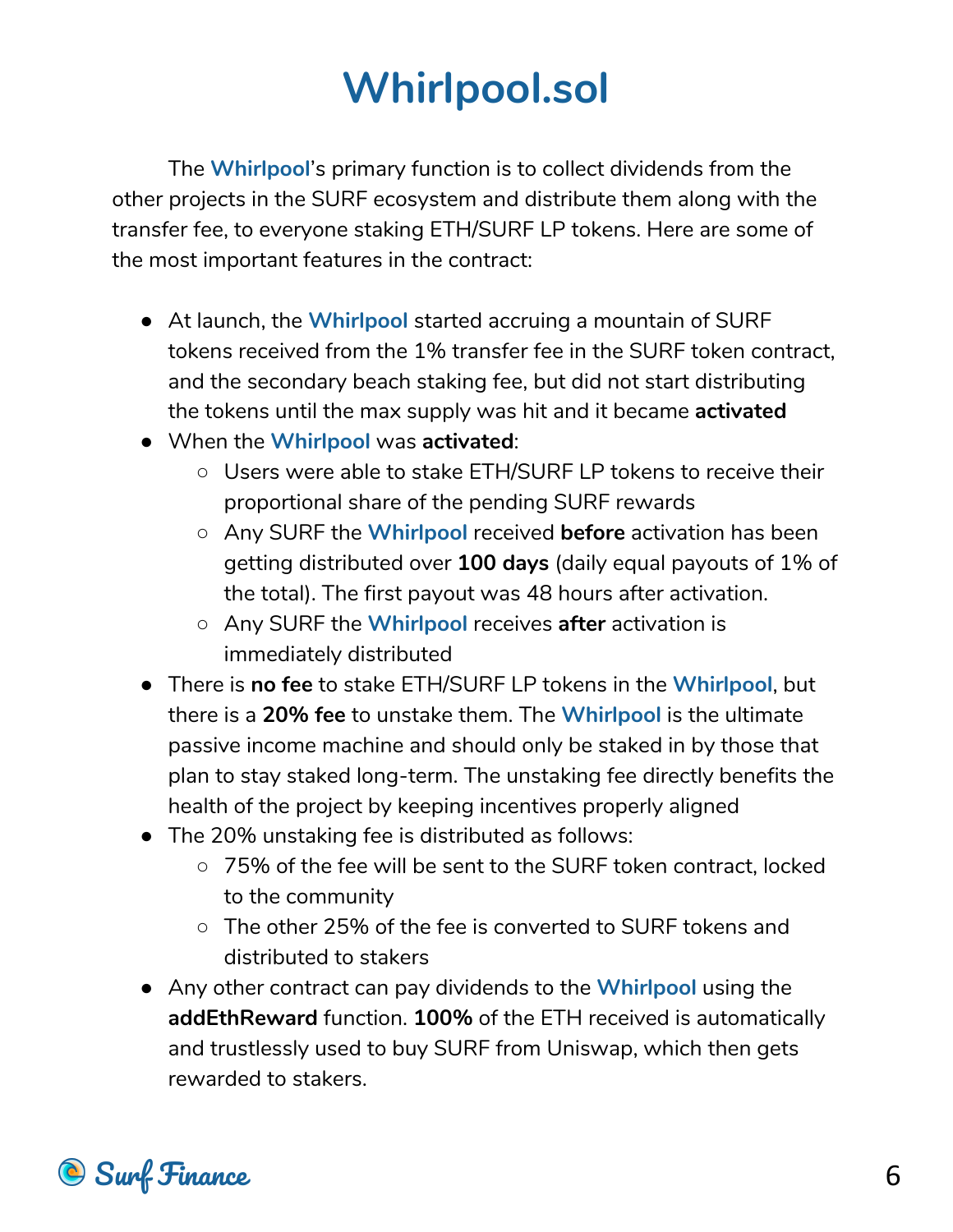### **SURF Ecosystem Rewards**